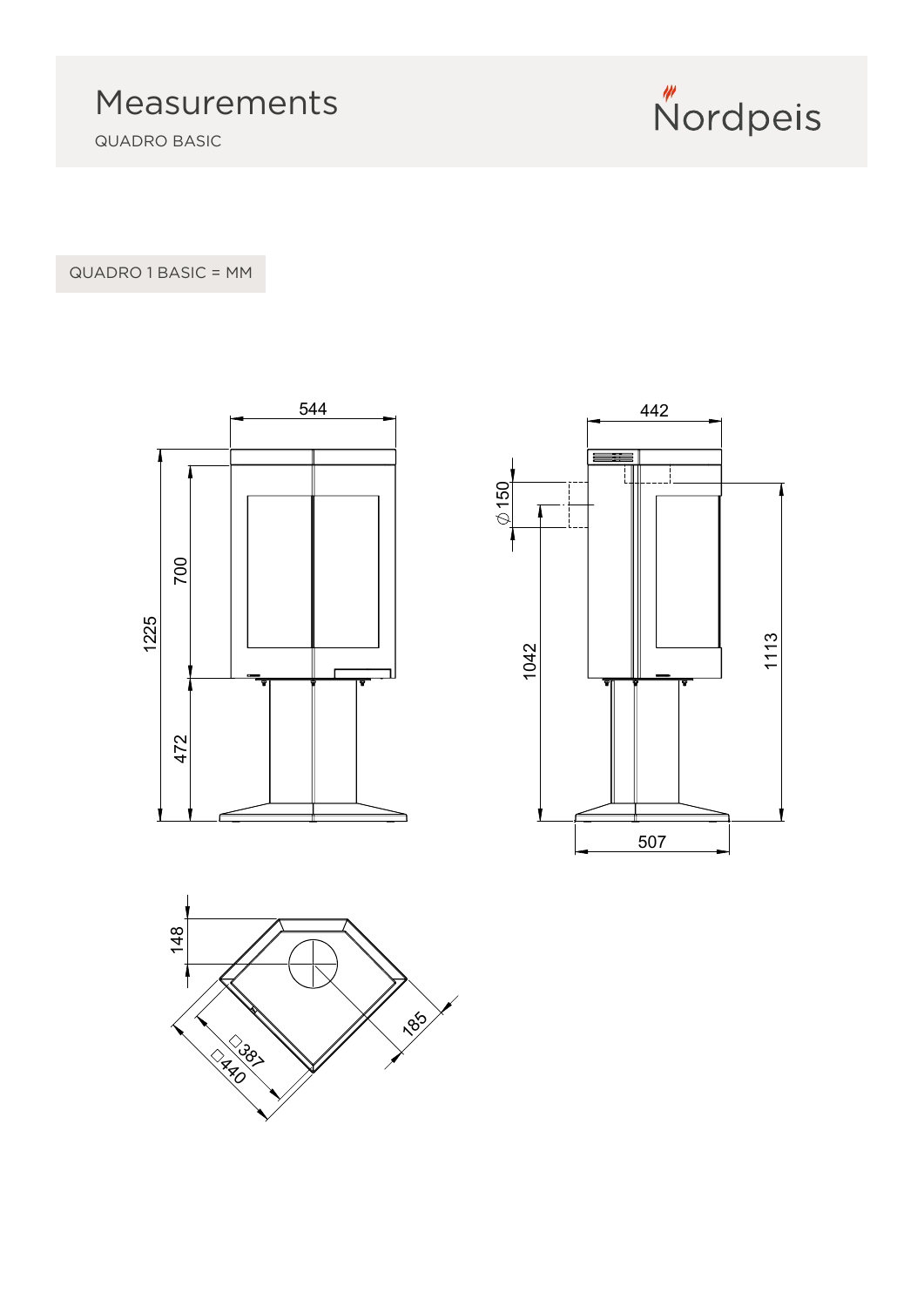Measurements

QUADRO BASIC



QUADRO 2 BASIC = MM





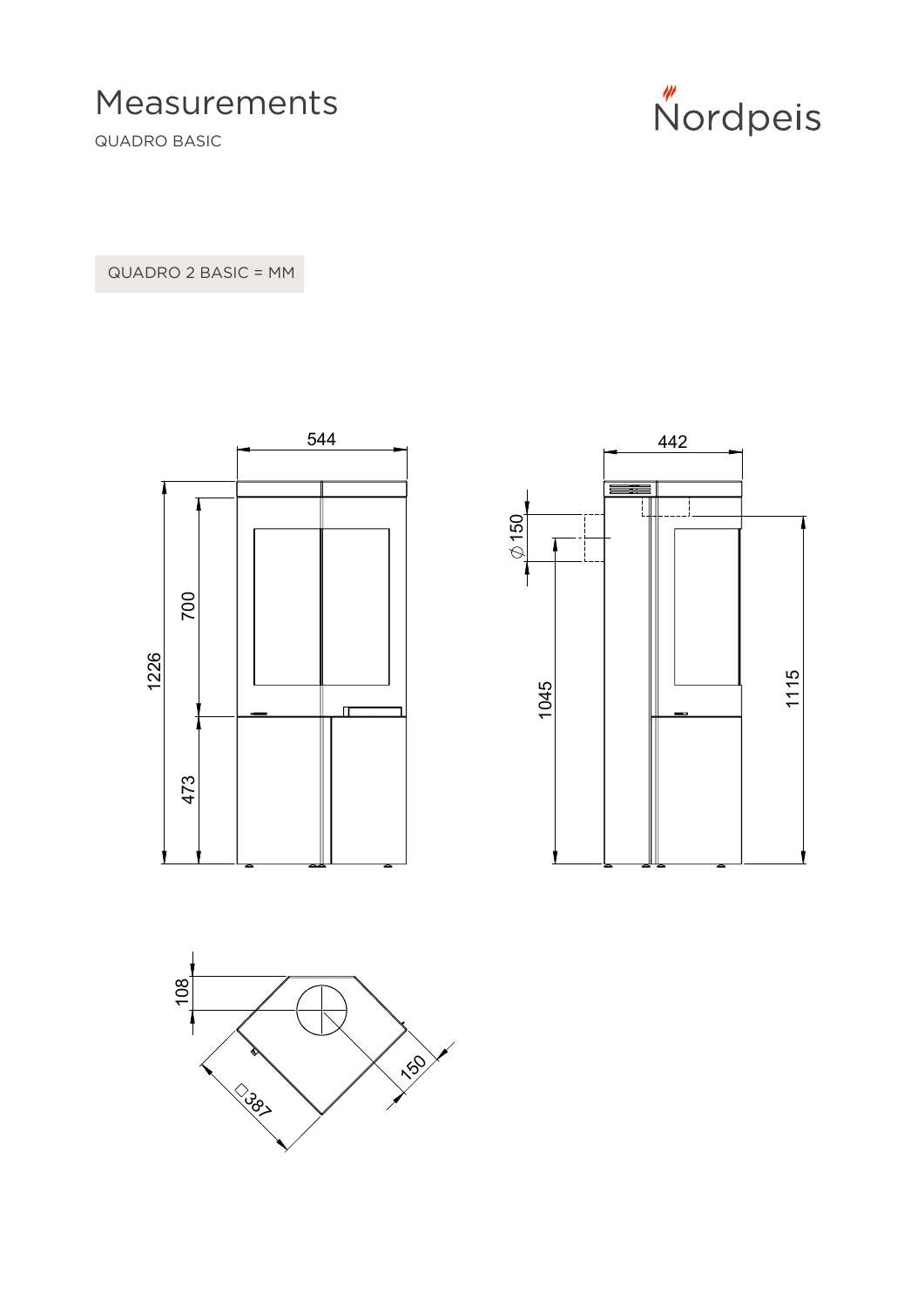Measurements

QUADRO BASIC



QUADRO 3 BASIC = MM





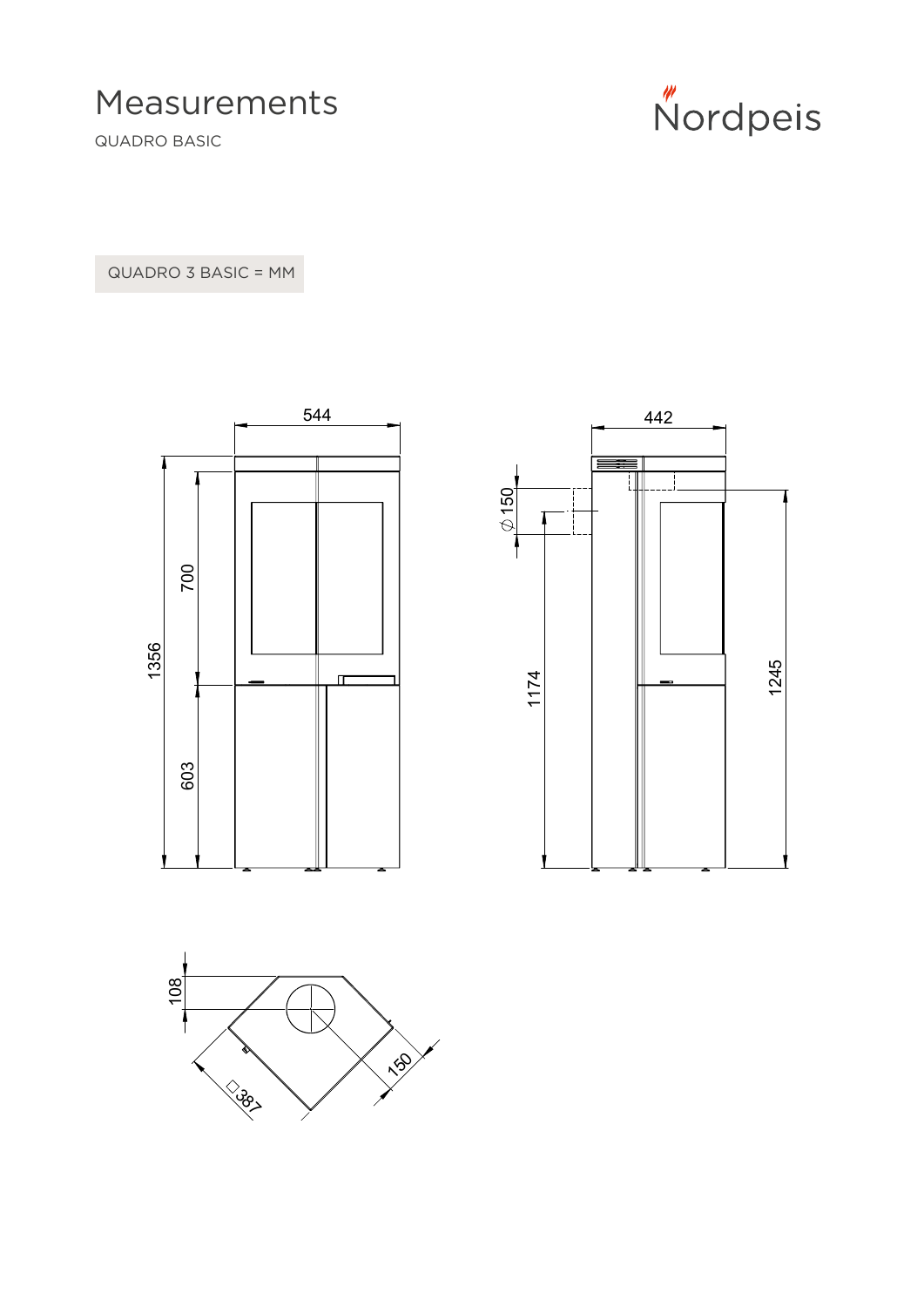## Measurements

QUADRO BASIC